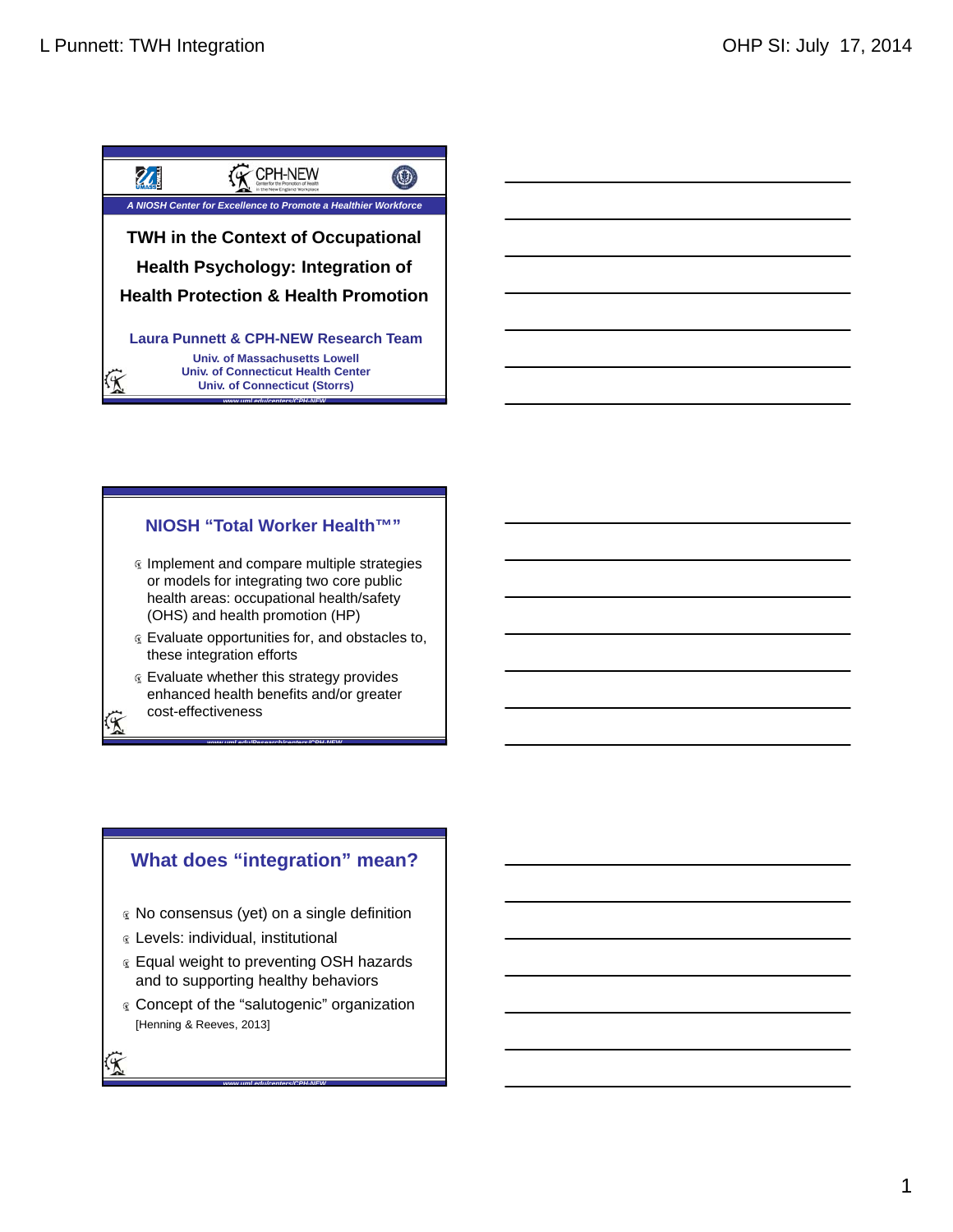# **Selected Indicators & Metrics**

[Adapted from: Sorensen et al., 2013]

- Comprehensive program content
- Coordination between OSH and WHP
	- Policies about work env't/organization and education & programs for individual workers
- **& Supportive policies and practices** 
	- Accountability for coordination, collaboration
	- Joint worker-management committees
	- Workers actively engaged in planning and implementation

*www.uml.edu/centers/CPH-NEW*

**Obstacles to integration?**

- Disciplinary knowledge, emphases of practitioners (& researchers)
- Organizational responsibilities, internal incentives [Cherniack et al. 2010]
- **« Different external requirements & incentives**
- $\infty$  **Different intermediate measures of success** 
	- WHP: primarily individual behaviors
	- OSH: primarily workplace exposures to hazards

*www.uml.edu/centers/CPH-NEW*

# **Why Integration?**

- Traditional HP targets: Individuals' exercise, diet, smoking, obesity, etc.
	- These affect risk of cardiovascular disease, diabetes, mental health problems, perhaps musculoskeletal disorders, other chronic disease
- Traditional OHS ("health protection") targets: Workplace hazards that cause injury or illness

*www.uml.edu/centers/CPH-NEW*

– Broader range of possible health outcomes; many are very specific to exposures (sector)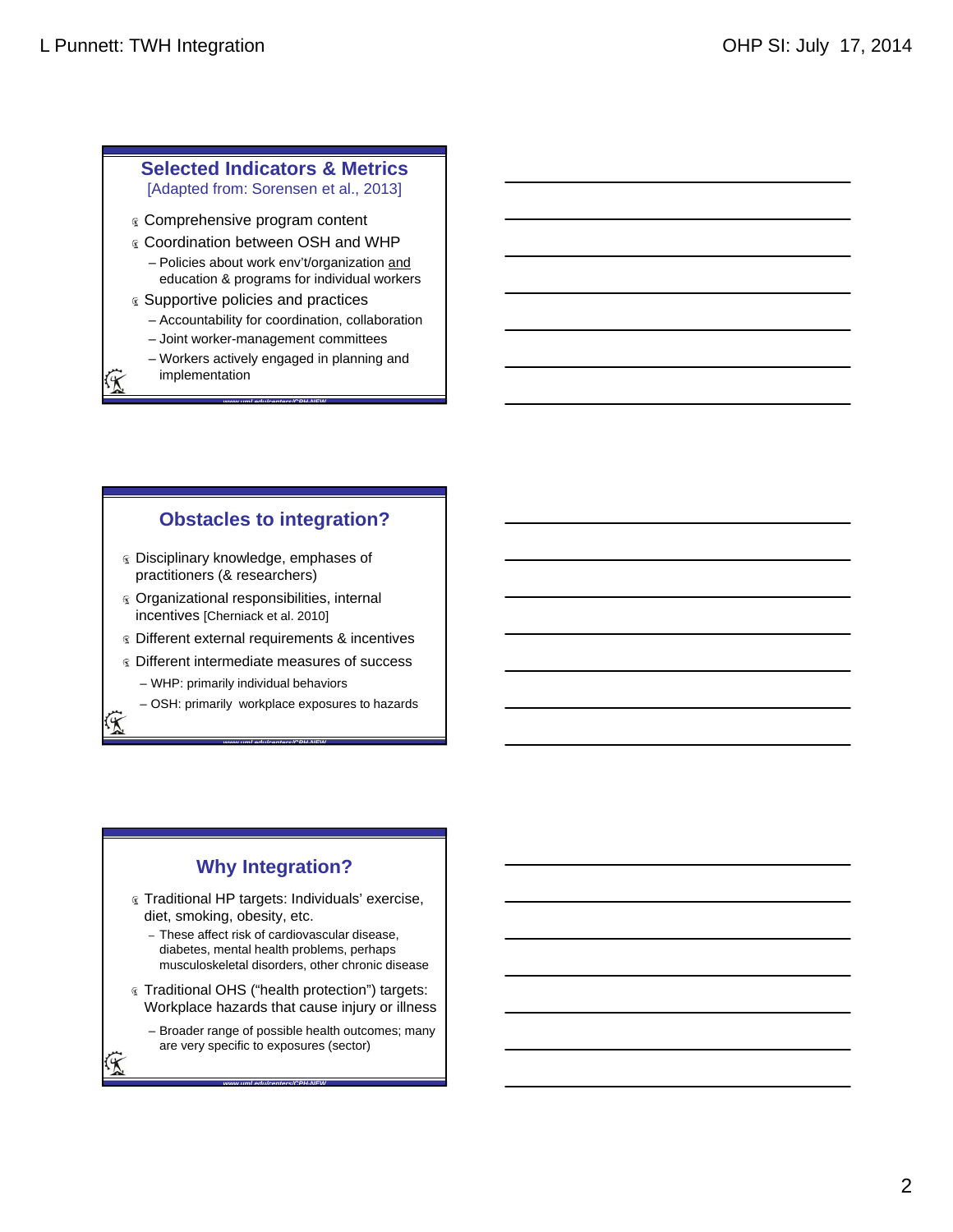



# **Why Integration? (2)** Health behaviors ("personal" or "lifestyle"

risk factors) **are also affected by decision latitude & other psychosocial features in the work environment**



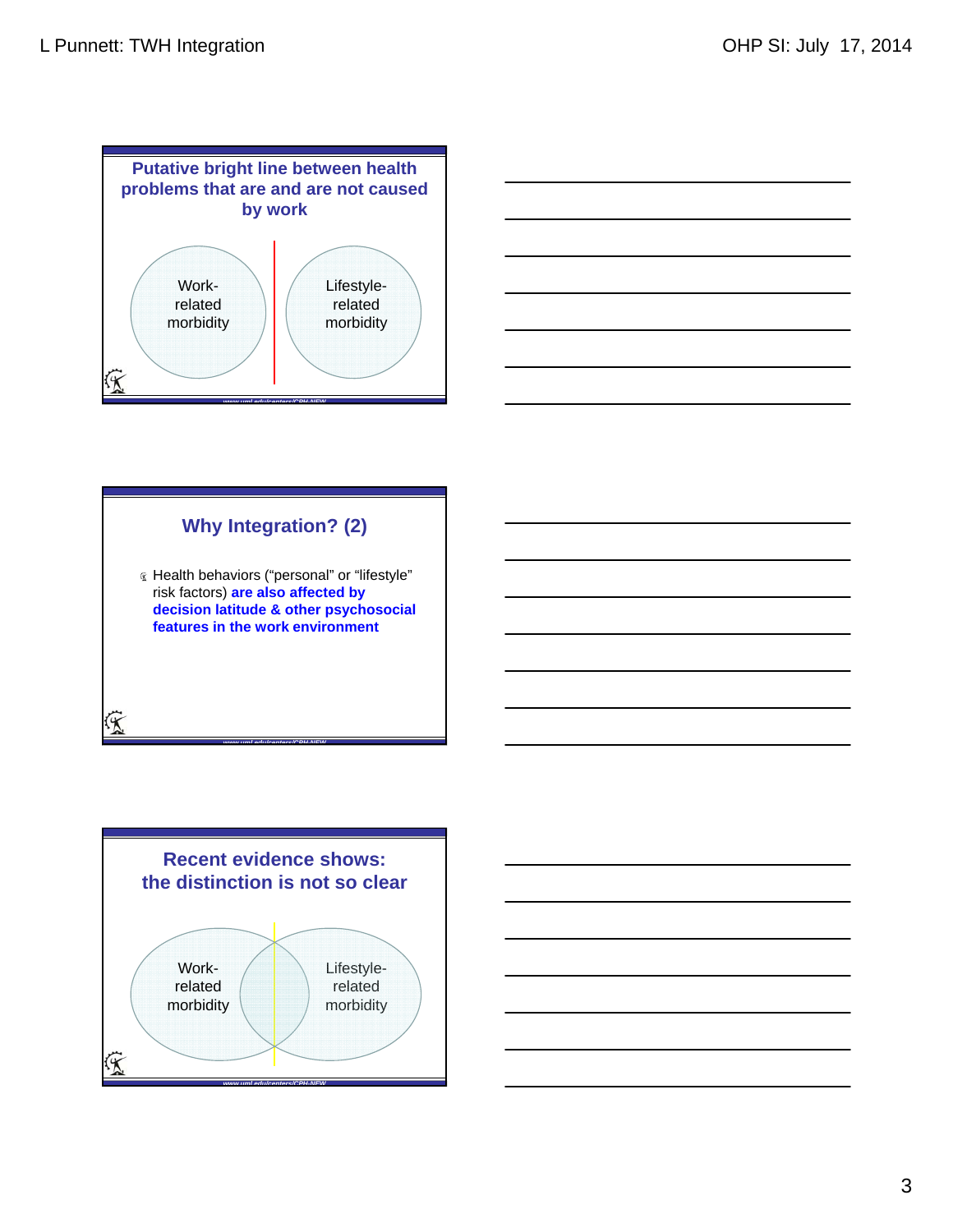







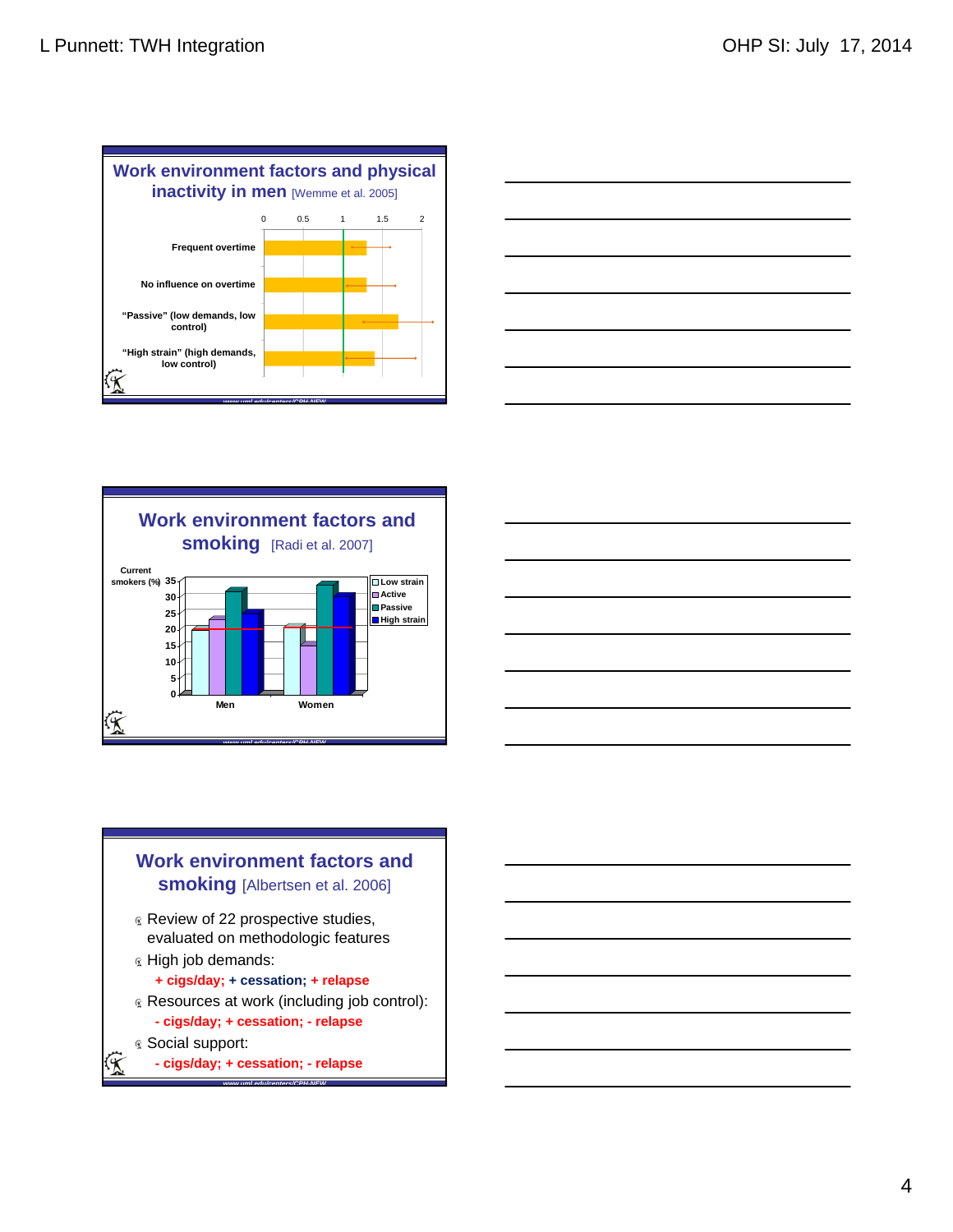![](_page_4_Figure_2.jpeg)

![](_page_4_Figure_3.jpeg)

![](_page_4_Figure_4.jpeg)

![](_page_4_Figure_5.jpeg)

![](_page_4_Figure_6.jpeg)

![](_page_4_Figure_7.jpeg)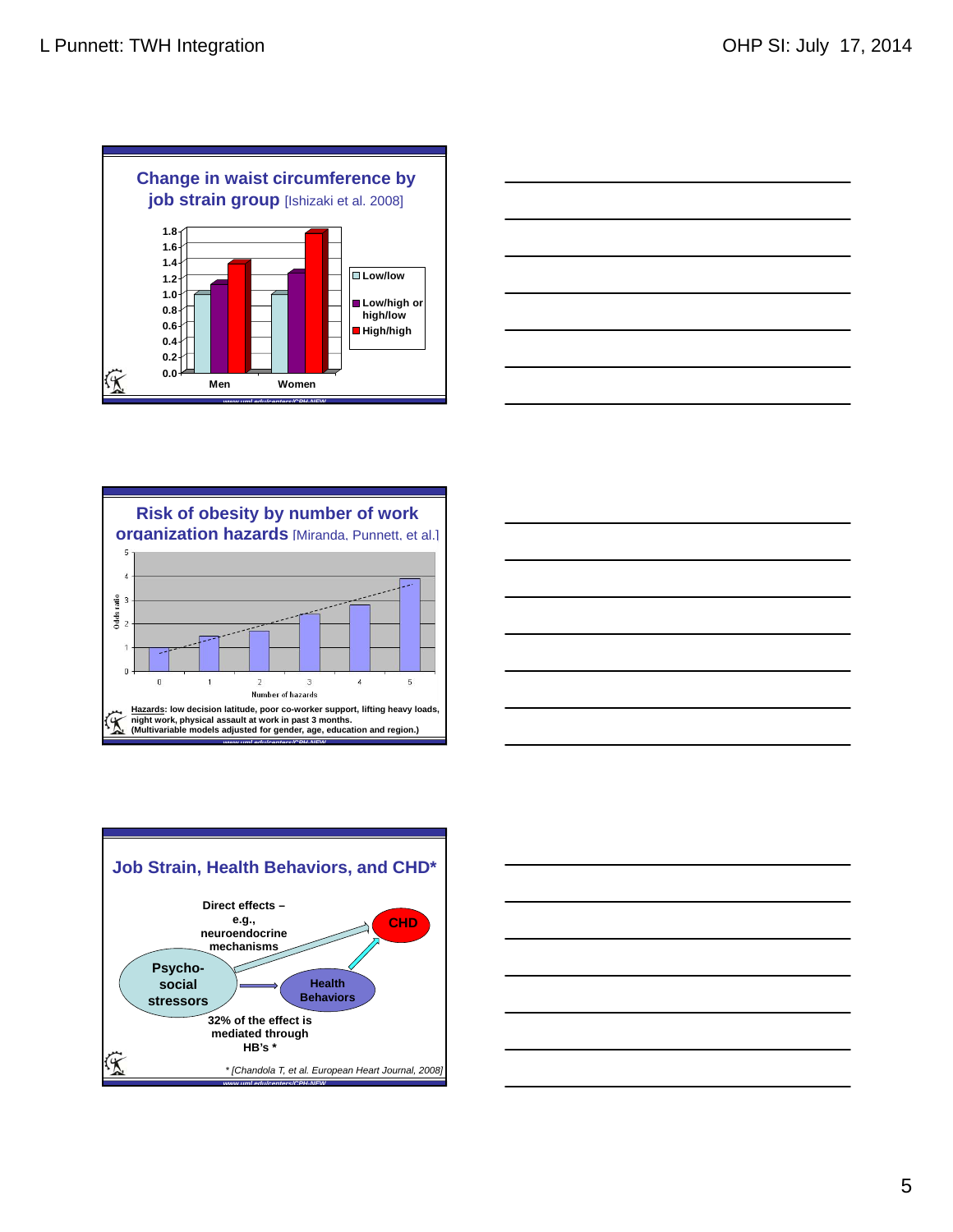### **Obesity/overweight and the role of working conditions** [Champagne et al.]

- **R** Physically demanding work, too fatigued to exercise or prepare healthy meals
- Meal breaks unpredictable and/or too short (eat fast or get fired)
- Harassment by supervisor or co-worker: depression
- Over-eating due to stress

with exercise

Back pain related to job demands – interfered

*www.uml.edu/centers/CPH-NEW*

# **Workload and Schedules**

#### **Physically demanding job:**

- *"I don't have the desire to do exercise after standing for 15-16 hours. I just want to eat and sleep. The next day is the same thing all over again."*
- *"You come home and you are so tired that you either don't want to eat, or you want to eat a lot."*

#### **Meal breaks:**

– *"At 10:00 a.m., they give me a 15-minute break. I don't have time to eat healthy food, even if I bring* 

*homemade food."*

# **Psychosocial Stressors at Work**

*www.uml.edu/centers/CPH-NEW*

### **High demands**

– *"The work that three people used to do is given to one person. That creates more stress and eating more…"*

### **Low control**

– *"Working in factories, you have to eat fast or you get fired."*

#### **Low social support**

– *"A lot of harassment…it was really stressful so the depression really set in."*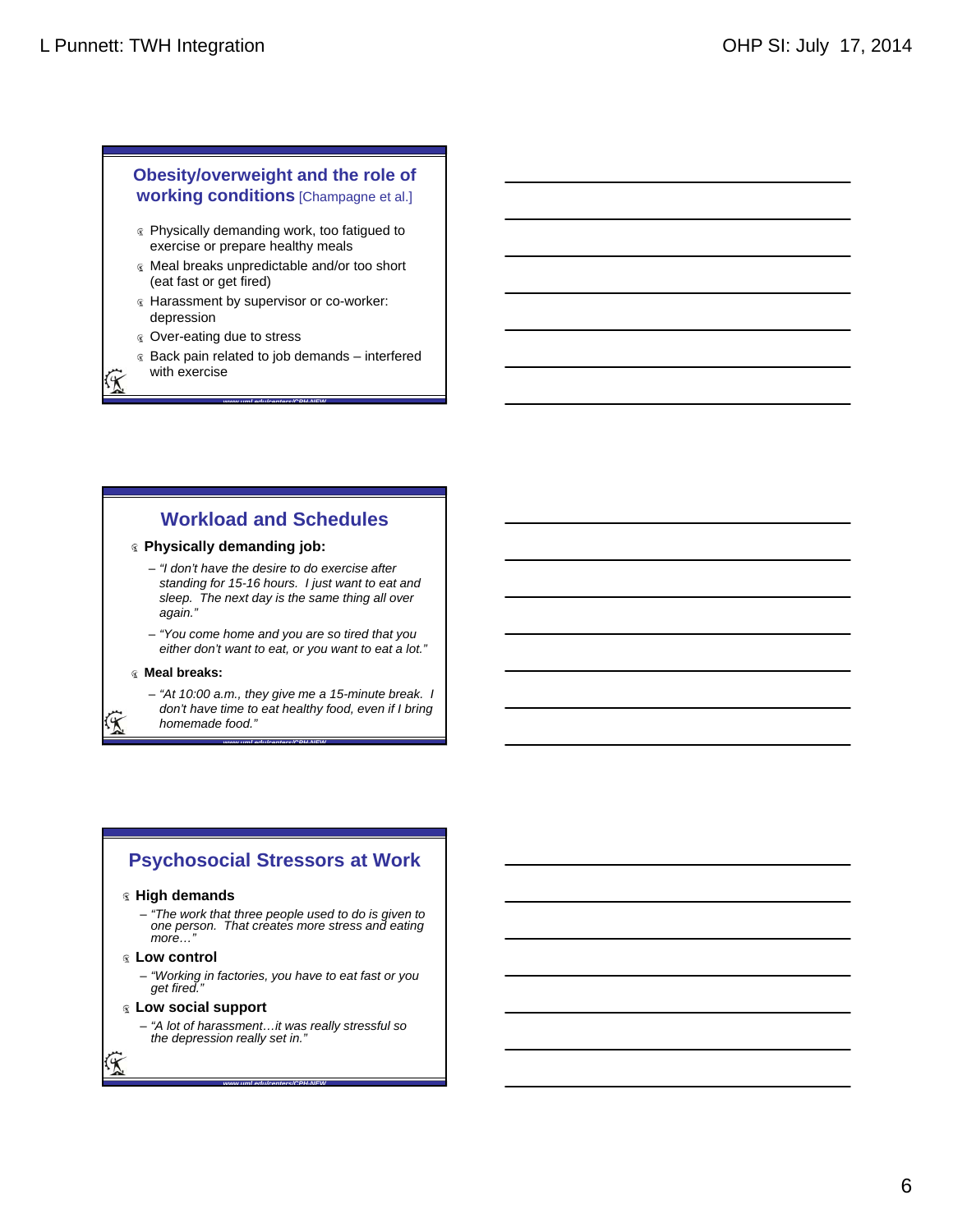俊

# **Why Integration? (3)**

- **& Socioeconomic disparities in health** 
	- Low-status, low-wage workers have higher exposures at work AND more adverse "personal" risk factors

*www.uml.edu/centers/CPH-NEW*

![](_page_6_Figure_5.jpeg)

![](_page_6_Figure_6.jpeg)

# **Implications for health disparities** Workplace health promotion programs often have uneven scope – Lower participation and effectiveness among lower-SES employees Are the factors that affect low-SES employees fully taken into account? – Few decision-making opportunities, physically strenuous jobs, etc.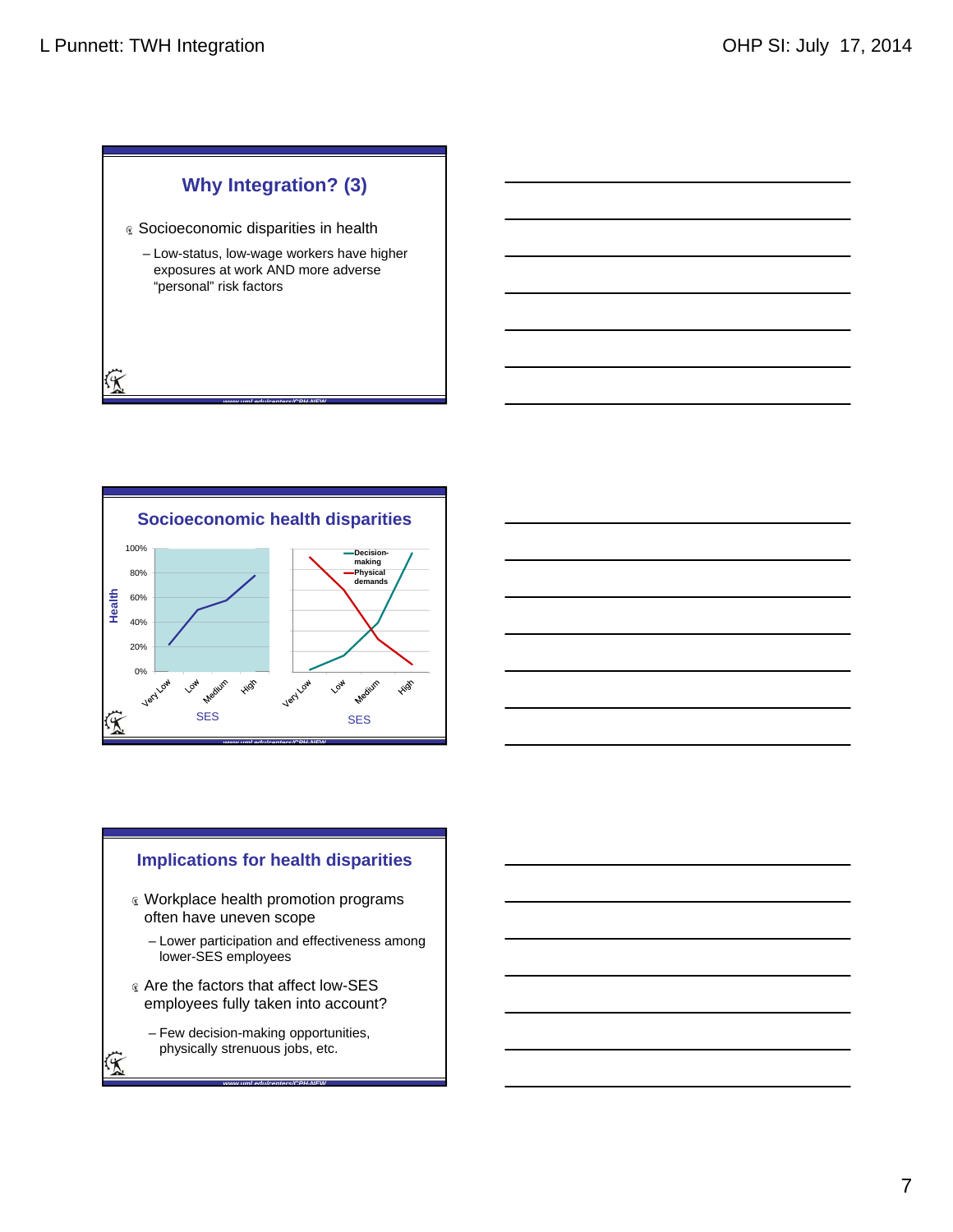**Stressful working conditions follow from design decisions in the workplace and therefore are preventable**

# **Work Organization**

*www.uml.edu/centers/CPH-NEW*

" …. the combination of the way in which work processes are designed and arranged, as well as the broader organizational practices that influence job design" (\*)

- determines:

俊

- physical loading patterns
- "psychosocial" stressors: job demands, decision latitude, social support, job insecurity

[\* NIOSH, The Changing Organization of Work and the Safety and Health of Working People, 2002]

![](_page_7_Figure_9.jpeg)

![](_page_7_Figure_10.jpeg)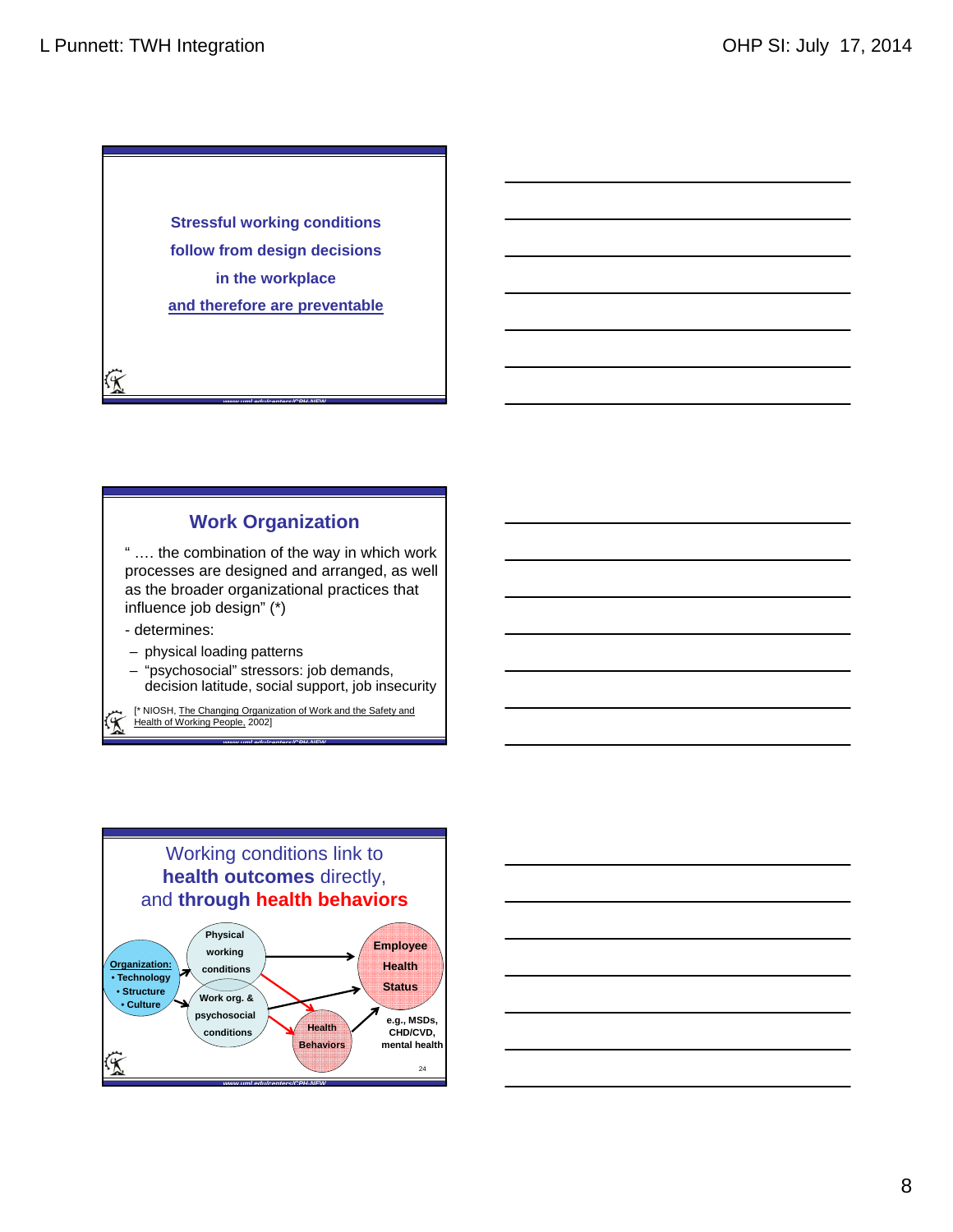![](_page_8_Figure_2.jpeg)

![](_page_8_Figure_3.jpeg)

# **OSH needs to address**  *workplace organization*

- In Identify potential obstacles to health protection measures, and how those can be addressed
- **Increase employee decision-making opportunities** ("job control")
- Empower participation and creativity in problemsolving ("health self-efficacy")
- Enhance interpersonal relationships at work for successful teamwork, communication, etc.

![](_page_8_Figure_9.jpeg)

![](_page_8_Figure_10.jpeg)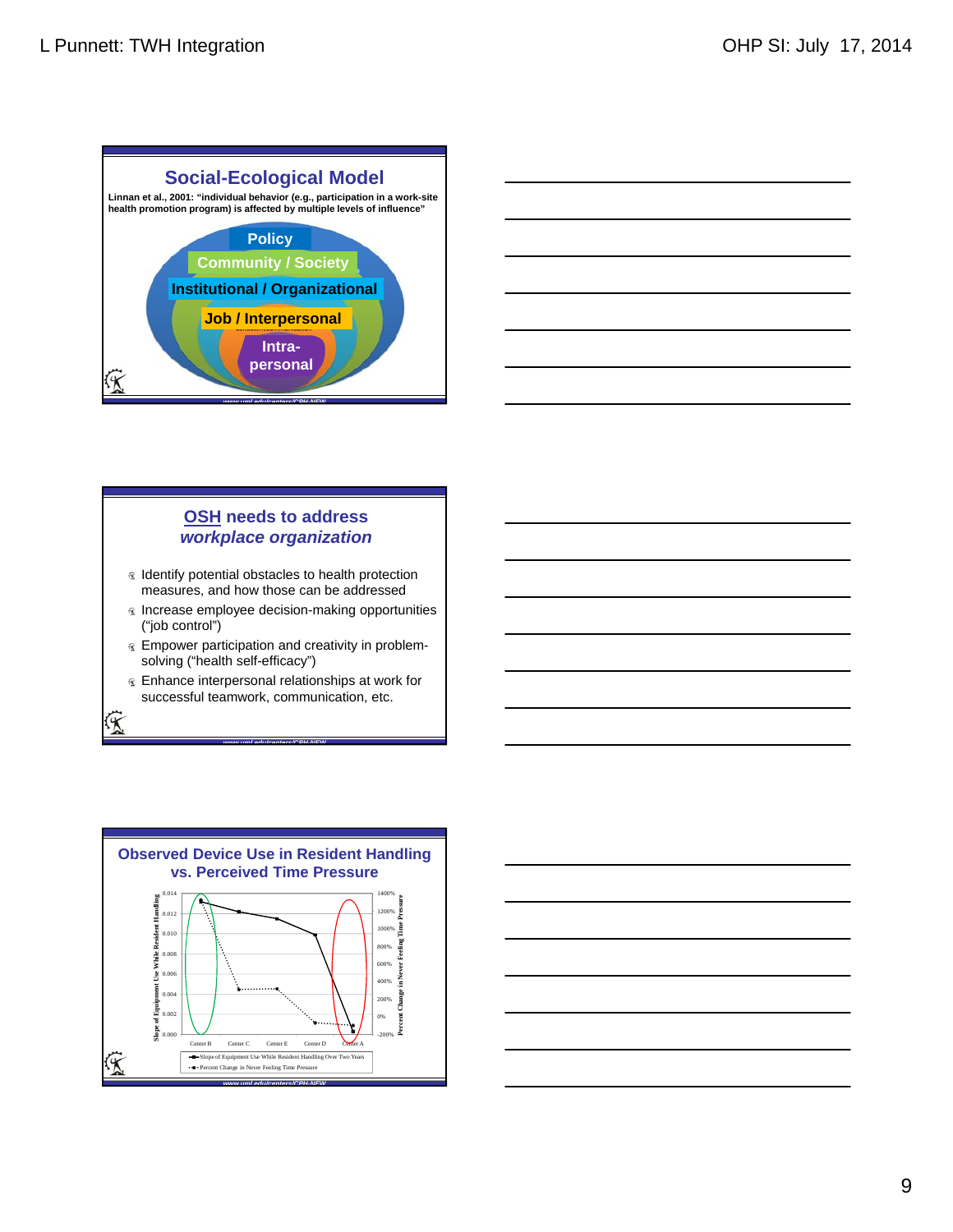## **Similarly, WHP needs to address**  *workplace organization*

- Increase employee autonomy and decisionmaking ("job control," health self-efficacy)
- Encourage participation and creativity in problem-solving
- **Engage employees to structure healthier work** schedules
- **Enhance interpersonal relationships at work**
- **R** Promote consistent and constructive feedback, teamwork, fair recognition, and rewards

*www.uml.edu/centers/CPH-NEW*

### **What is Health Promotion?** Fostering positive decision-making about health

- Traditional focus on the individual's behavior – Stop smoking, healthier diet, cope with stress
- "Social health promotion" activities at the community or societal level [WHO]
	- Environmental conditions that foster healthy behaviors

*www.uml.edu/centers/CPH-NEW*

- Positive human relations at work that foster
	- decision-making and self-efficacy

**Framing HP in terms of healthy decision-making implies that a program's** *process* **is as important as its** *content***.**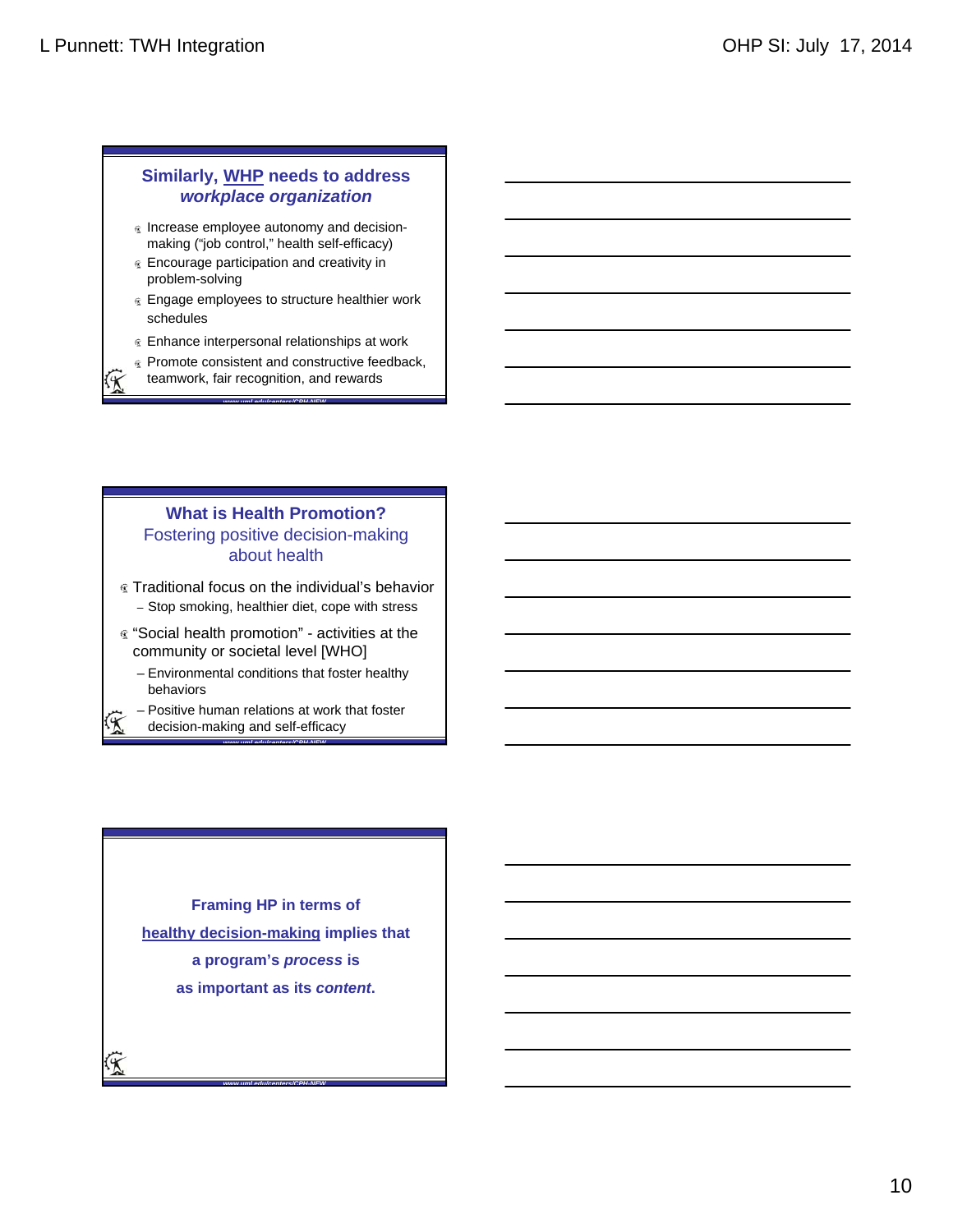![](_page_10_Figure_2.jpeg)

![](_page_10_Figure_3.jpeg)

![](_page_10_Figure_4.jpeg)

![](_page_10_Figure_5.jpeg)

![](_page_10_Figure_6.jpeg)

![](_page_10_Figure_7.jpeg)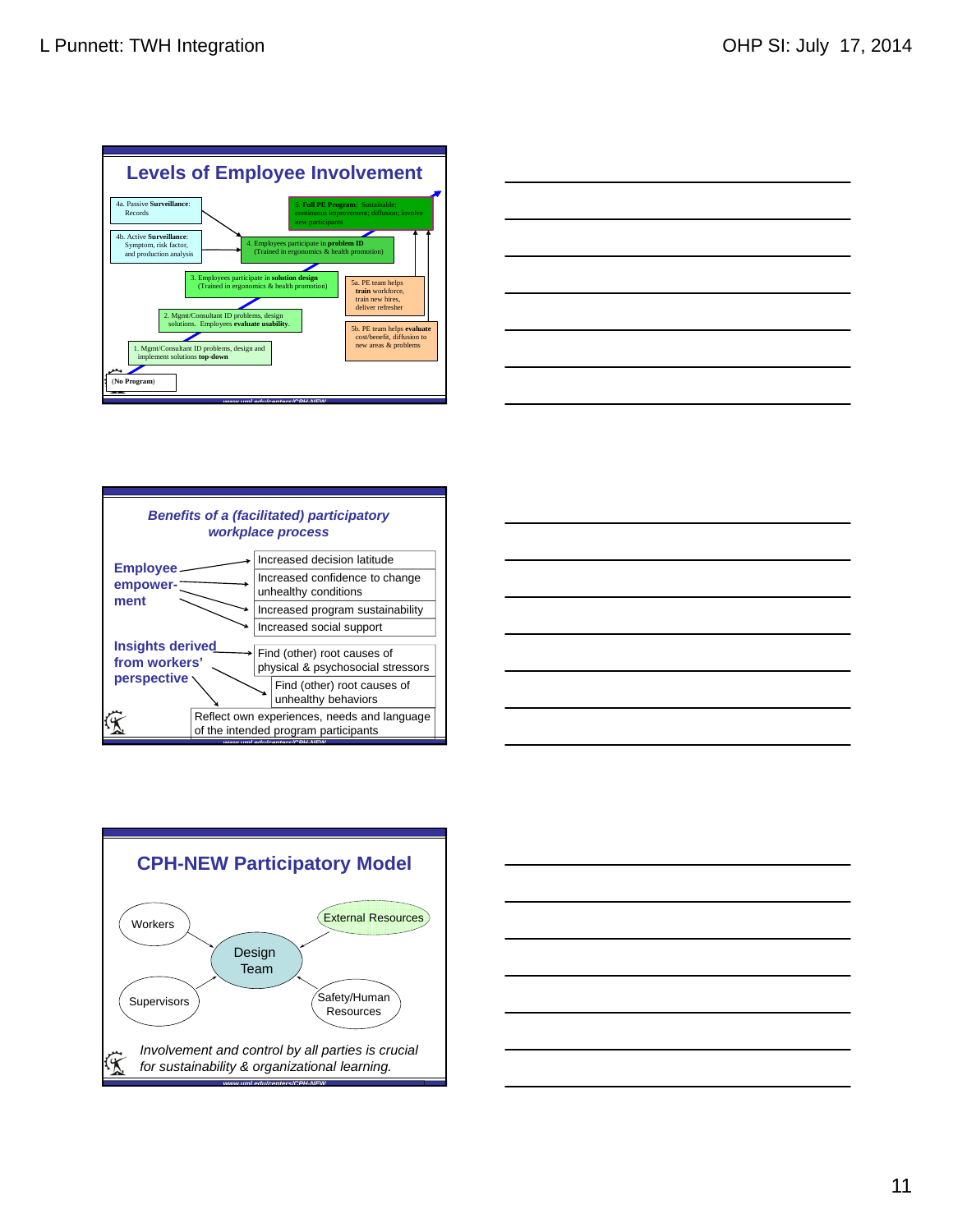# **CPH-NEW Implementation Process**

- $\infty$  .... greatly informed by participatory ergonomics
- Evaluation of workplace "readiness for change"
- Multi-stage needs assessment – Manager interviews, employee surveys and focus groups

*www.uml.edu/centers/CPH-NEW*

- *R* Design teams: workers, supervisors
- ζΚ

# **CPH-NEW Research-to-Practice Toolkit:**

### **Participatory intervention methods**

Seeks to address 3 needs:

![](_page_11_Picture_11.jpeg)

- More effective integration of OSH with WHP
- Employee participation in decisionmaking; program ownership

*www.uml.edu/centers/CPH-NEW*

– Enhanced program sustainability

# **"Research to Practice" (R2P) Toolkit**

- Developed, field tested, and refined for use by practitioners
- **Example 1** Field tests at four workplaces:
	- Small & large; Public & private sector
- **rch to Practice<br>** *Toolkit*<br> *W.* field tested, and refinners<br>
at four workplaces:<br>
large: Public & private<br>
cted / recruited from pa<br>
y on Wellness," Mass. I<br>
ealth<br>
underway (Healthy W<br>
training webinars) – Self-selected / recruited from participants in "Working on Wellness," Mass. Dept. of Public Health
- New trials underway (Healthy Workplace Facilitator training webinars)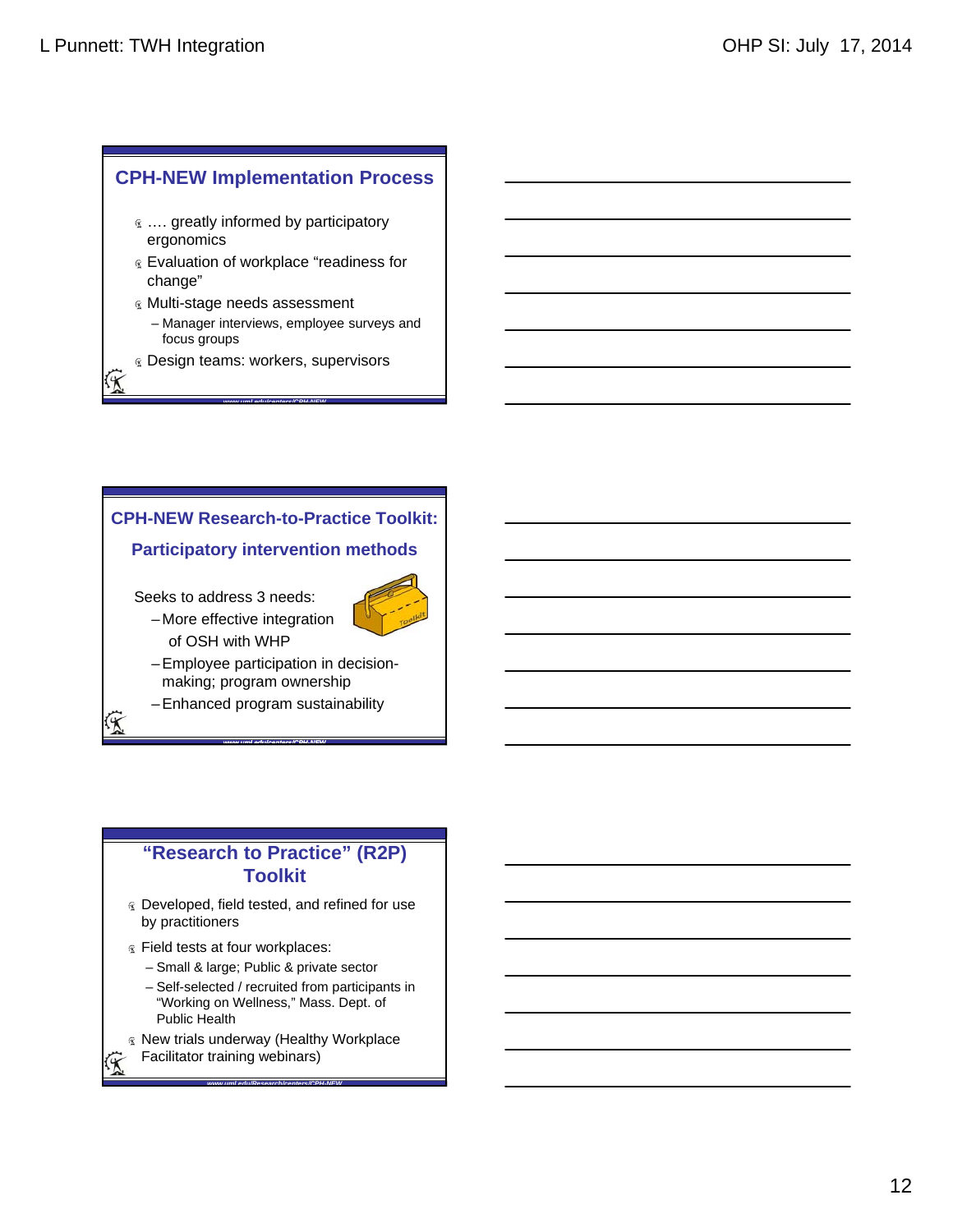![](_page_12_Figure_2.jpeg)

![](_page_12_Figure_3.jpeg)

## **Health Improvement through Employee Control (HITEC)**

Compare 2 health promotion/workplace intervention programs, differing in process:

- Best practices, "top-down" (control site)
- Experimental program featuring employee control, through participatory design teams

Two sites comparable in size, staffing, security level, physical plant, 'readiness to change.' Notably higher employee buy-in & participation.

*www.uml.edu/centers/CPH-NEW*

### **CPH-NEW R2P Toolkit promotes Total Worker HealthTM**

- **Integrates** health promotion initiatives with attention to the work environment.
- **Engages** employees in setting priorities and developing solutions
- Improves organizational **communication** & collaboration about H&S.
- Workers learn how to develop a **contextual business case** for H&S interventions.

*www.uml.edu/centers/CPH-NEW*

• Establishes a **sustainable** process for continuous health/safety improvement.